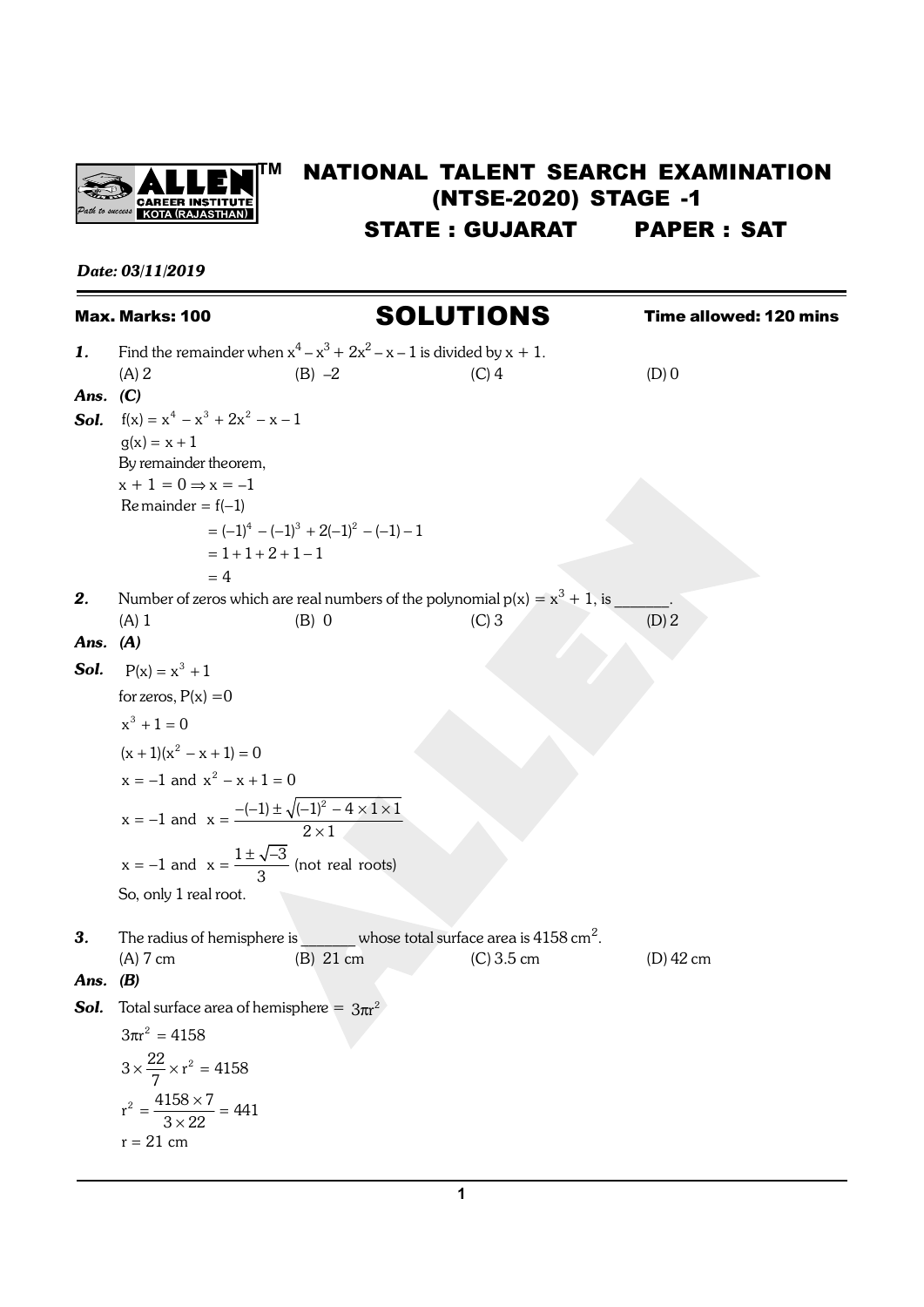| 4.   | Median of data 3, 4, -5, -3, 0, 7, 1, 5, 9 is                  |                                                                               |                                    |                             |
|------|----------------------------------------------------------------|-------------------------------------------------------------------------------|------------------------------------|-----------------------------|
|      | $(A)$ 3                                                        | $(B) -3$                                                                      | $(C)$ 0                            | $(D)$ 5                     |
| Ans. | (A)                                                            |                                                                               |                                    |                             |
| Sol. | Arranged array: -5, -3, 0, 1, 3, 4, 5, 7, 9                    |                                                                               |                                    |                             |
|      | Total number of observations $(n) = 9$ (odd)                   |                                                                               |                                    |                             |
|      | Median of data = $\left(\frac{n-1}{2}\right)^{\text{th}}$ term |                                                                               |                                    |                             |
|      | $\left(\frac{9}{2}^{-1}\right)^{\text{th}}$ term               |                                                                               |                                    |                             |
|      | $\left(\frac{10}{2}\right)^{\text{th}}$<br>term<br>$5th$ term  |                                                                               |                                    |                             |
|      |                                                                |                                                                               |                                    |                             |
|      | $=$ 3                                                          |                                                                               |                                    |                             |
| 5.   |                                                                | As shown in figure if $\angle PQR : \angle ROQ = 5 : 7$ then m $\angle SOQ =$ | $(C)$ 90 $^{\circ}$                |                             |
|      | $(A) 105^{\circ}$                                              | $(B) 75^\circ$<br>P                                                           | S                                  | (D) $110^\circ$             |
|      |                                                                |                                                                               |                                    |                             |
|      |                                                                |                                                                               |                                    |                             |
|      |                                                                |                                                                               | ∩                                  |                             |
|      |                                                                |                                                                               |                                    |                             |
|      |                                                                | R                                                                             | Q                                  |                             |
| Ans. | (NA)                                                           |                                                                               |                                    |                             |
| Sol. | Error in question                                              |                                                                               |                                    |                             |
|      |                                                                |                                                                               | 14580                              |                             |
|      |                                                                |                                                                               |                                    |                             |
| 6.   |                                                                | In the decimal expansion of a rational number                                 |                                    | digits (nos) after decimal. |
|      |                                                                |                                                                               | $\frac{1}{625\times3}$ , there are |                             |
|      | (A) 2                                                          | $(B)$ 3                                                                       | $(C)$ 4                            | $(D)$ 5                     |
| Ans. | (B)                                                            |                                                                               |                                    |                             |
|      | Rational number                                                | 14580                                                                         |                                    |                             |
| Sol. |                                                                | $625\times3$                                                                  |                                    |                             |
|      |                                                                | 4860                                                                          |                                    |                             |
|      |                                                                | 5 <sup>4</sup>                                                                |                                    |                             |
|      |                                                                | $972 \times 2^3$                                                              |                                    |                             |
|      |                                                                | $5^3 \times 2^3$                                                              |                                    |                             |
|      |                                                                | 7776                                                                          |                                    |                             |
|      |                                                                | $10^{3}$                                                                      |                                    |                             |
|      |                                                                | 7.776                                                                         |                                    |                             |
| 7.   | 3 digits after decimal                                         |                                                                               |                                    |                             |
|      |                                                                | The HCF of 96 and 404 is 4 then their LCM is                                  |                                    |                             |
|      | (A) 16016                                                      | (B) 9616                                                                      | $(C)$ 1250                         | $(D)$ 9696                  |
| Ans. | (D)                                                            |                                                                               |                                    |                             |
| Sol. | $HCF \times LCM$                                               | Product of Numbers                                                            |                                    |                             |
|      | $4 \times$ LCM = $96 \times 404$                               |                                                                               |                                    |                             |
|      | $LCM = 96 \times 101$                                          |                                                                               |                                    |                             |
|      | <b>LCM</b><br>9696                                             |                                                                               |                                    |                             |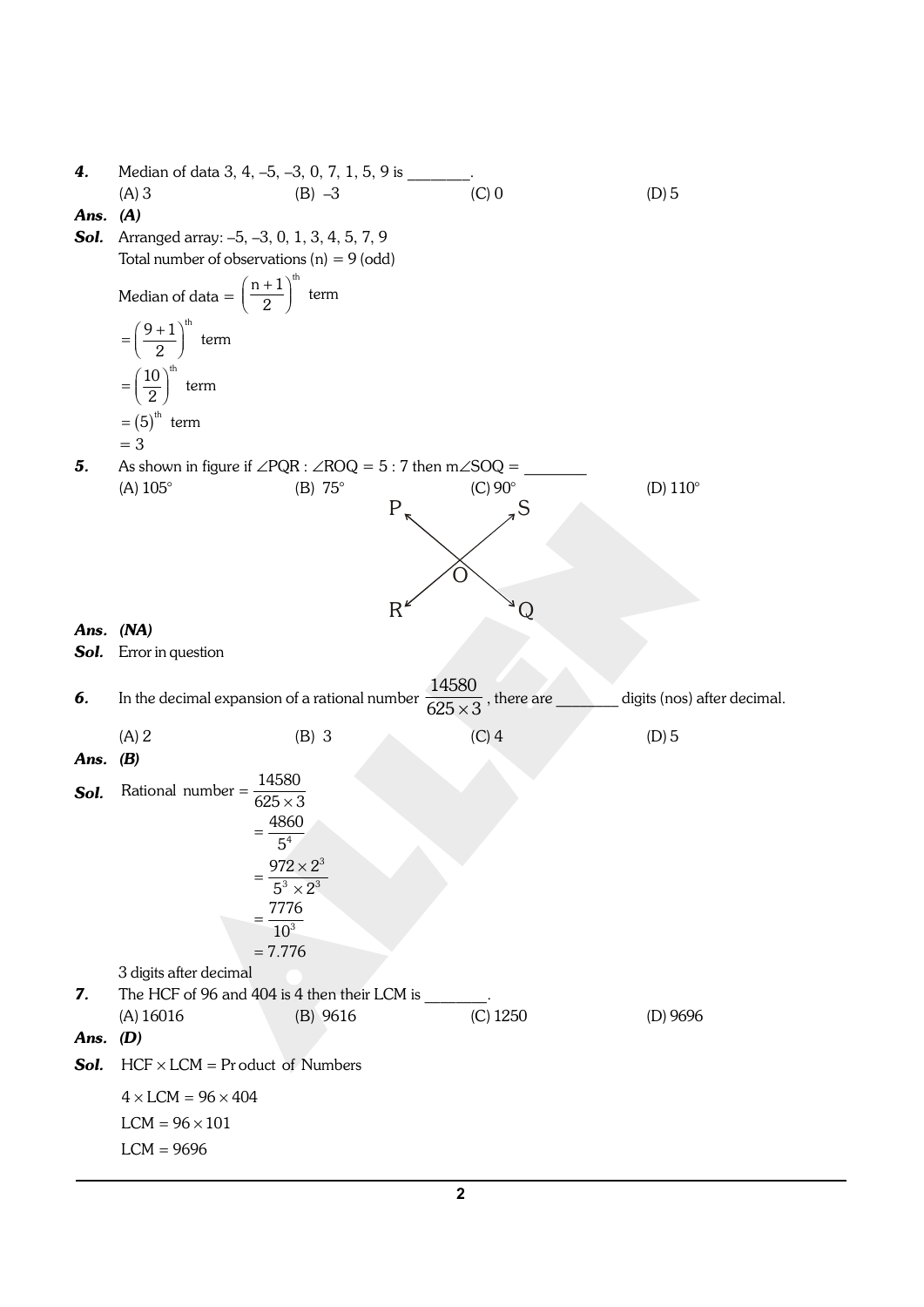8. For a quadratic polynomial  $-x^2 + 2x + 8$  sum of zeros is  $\qquad \qquad$ . (A) –2 (B) 2 (C) –8 (D) –4 *Ans. (B)* **Sol.**  $f(x) = -x^2$  2x 8 Sum of zeros  $\frac{-b}{a}$ - - 2 1 2 **9.** Zeros of quadratic polynomial  $p(x) = 2x^2 - 3x + (K - 1) = 0$  are inverse of each other then  $K =$  \_\_\_\_\_\_\_\_\_\_.  $(A) 3$  (B) 2 (C) 1 2 (D) 1 *Ans. (A)* **Sol.**  $P(x) = 2x^2 - 3x + (K - 1)$ Let, one zero of polynomial is  $\alpha$ , then other root will be  $\frac{\pi}{\alpha}$  $\frac{1}{\cdot}$ .  $\alpha \times \frac{1}{\alpha}$   $\frac{K}{2}$ Pr oduct of zeros  $\frac{c}{a}$  $1$  K  $-1$ 2 K 3 **10.** The pair of eq<sup>ns</sup>  $5x - 8y + 1 = 0$ ,  $3x - \frac{24}{5}y$  $\frac{1}{5}$ y + 3  $\overline{5}$  = 0 has \_\_\_\_\_\_\_. (A) Unique Solution (B) Infinitely many Solutions (C) Two solutions (D) No solution *Ans. (B)* **Sol.**  $5x - 8y + 1 = 0$  $3x - \frac{24}{5}y \frac{3}{5} = 0$  $\frac{5}{3}$ ;  $\frac{b_1}{b_2}$   $\frac{-8}{-24}$ ;  $\frac{c_1}{c_2}$  $\frac{1}{1} \frac{1}{1} \frac{1}{1}$ 1  $\cup$   $\cup$  1  $\cup$  1 2  $\frac{1}{2}$   $\frac{1}{2}$   $\frac{1}{2}$   $\frac{1}{2}$ 2  $\mathsf{v}_2$   $\mathsf{v}_2$  $\frac{a_1}{a_2}$   $\frac{5}{3}$ ;  $\frac{b_1}{b_2}$   $\frac{-8}{-24/5}$ ;  $\frac{c_1}{c_2}$   $\frac{1}{3/5}$ Here,  $\frac{a_1}{a_2}$   $\frac{b_1}{b_2}$   $\frac{c}{c}$ So, Infinitely many Solutions 11. After five years the sum of ages of father and his son will 70. Then four years ago sum of their ages was (A) 62 (B) 66 (C) 56 (D) 52 *Ans. (D)* **Sol.** Let, Present age of father = x years Present age of son  $=$  y years According to question  $x + 5 + y + 5 = 70$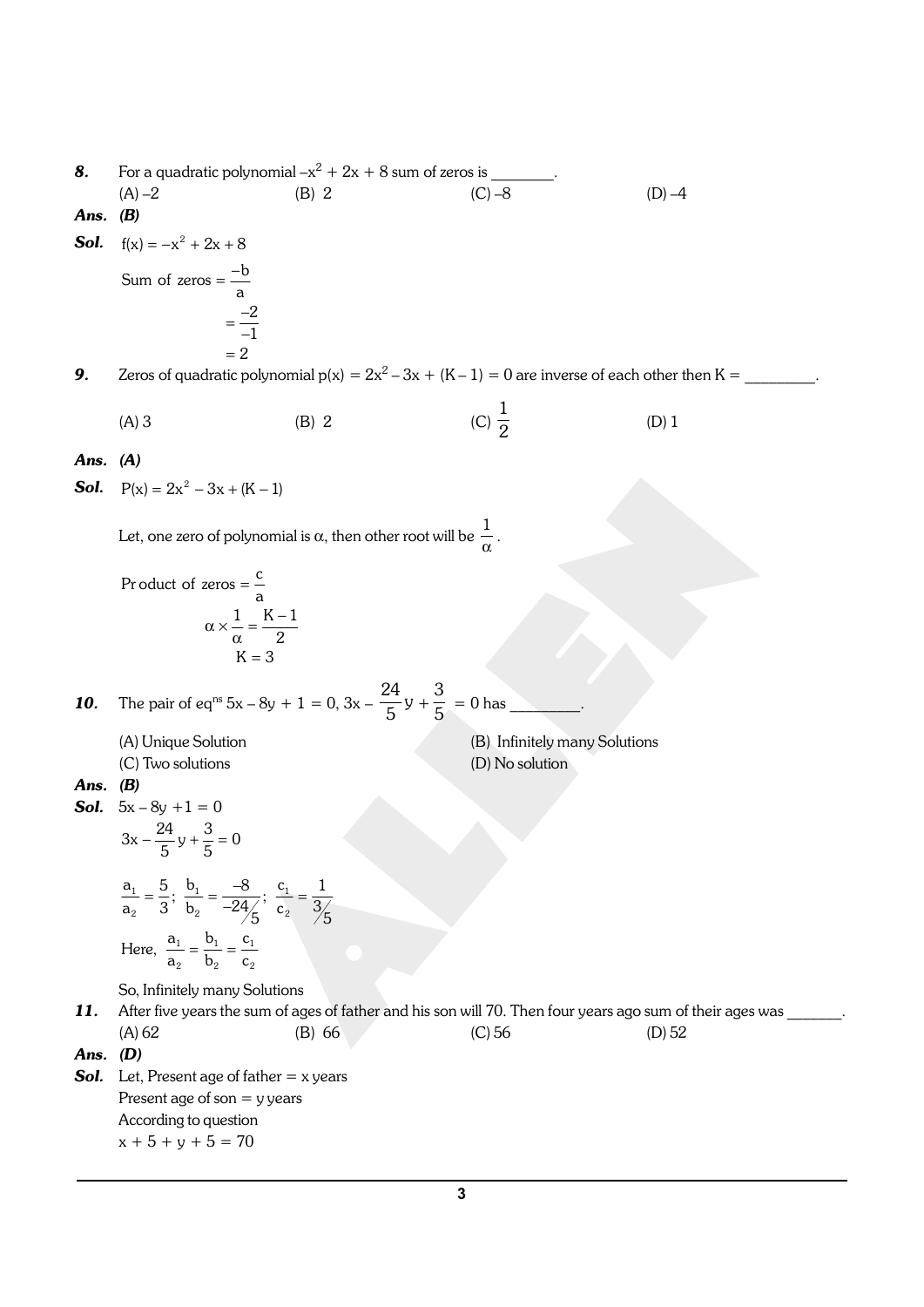|            | 4 years ago,                                                          |                                                                                                                   |                   |                      |
|------------|-----------------------------------------------------------------------|-------------------------------------------------------------------------------------------------------------------|-------------------|----------------------|
|            | $x-4 + y-4 = x + y - 8$                                               |                                                                                                                   |                   |                      |
|            |                                                                       | using equation (i) value of Sum of their ages $(x + y - 8) = 60 - 8 = 52$                                         |                   |                      |
| 12.        |                                                                       | HCF of smallest prime number and smallest composite number is ________.                                           |                   |                      |
|            | $(A)$ 1                                                               | $(B)$ 2                                                                                                           | $(C)$ 3           | $(D)$ 4              |
| Ans.       | (B)                                                                   |                                                                                                                   |                   |                      |
| Sol.       | Smallest prime number $= 2$                                           |                                                                                                                   |                   |                      |
|            | Smallest composite number $=$ 4                                       |                                                                                                                   |                   |                      |
|            |                                                                       |                                                                                                                   |                   |                      |
|            | $HCF(2, 4) = 2$                                                       |                                                                                                                   |                   |                      |
| 13.        | 11 <sup>th</sup> term of the A.P : -3, $-\frac{1}{2}$ , 2 is _______. |                                                                                                                   |                   |                      |
|            | (A) 28                                                                | (B) 22                                                                                                            | $(C) - 38$        | (D) $-48\frac{1}{2}$ |
| Ans. $(B)$ |                                                                       |                                                                                                                   |                   |                      |
|            | The given AP = $-3, -\frac{1}{2}, 2, $                                |                                                                                                                   |                   |                      |
| Sol.       |                                                                       |                                                                                                                   |                   |                      |
|            | First term $(a) = -3$                                                 |                                                                                                                   |                   |                      |
|            |                                                                       |                                                                                                                   |                   |                      |
|            | Common difference (d) = $-\frac{1}{2} - (-3) - \frac{5}{2}$           |                                                                                                                   |                   |                      |
|            | a 10d<br>$T_{11}$                                                     |                                                                                                                   |                   |                      |
|            | $T_{11} = -3 + 10 \times \frac{5}{2} = -3$ 25 22                      |                                                                                                                   |                   |                      |
| 14.        | The sum of the first 1000 positive integers is                        |                                                                                                                   |                   |                      |
|            | (A) 5050                                                              | (B) 50005                                                                                                         | $(C)$ 500500      | $(D)$ 50500          |
| Ans.       | (C)                                                                   |                                                                                                                   |                   |                      |
| Sol.       |                                                                       | sum of first 1000 positive integers = $1 + 2 + 3 + \dots + 1000$                                                  |                   |                      |
|            | $=\frac{1000}{2}$ 2 × 1 + (1000 – 1) × 1                              |                                                                                                                   |                   |                      |
|            | $Sum = 500 \times 1001$                                               |                                                                                                                   |                   |                      |
|            | 500500                                                                |                                                                                                                   |                   |                      |
| 15.        |                                                                       | Perpendicular distance of point $(-2, -3)$ from y axis is _                                                       |                   |                      |
|            | (A) 2                                                                 | $(B)$ 3                                                                                                           | $(C)$ $\sqrt{13}$ | $(D)$ 5              |
| Ans. $(A)$ |                                                                       |                                                                                                                   |                   |                      |
| Sol.       |                                                                       | Perpendicular distance of a point from y axis is $=  $ abscissa $ $                                               |                   |                      |
|            | $=  -2  = 2$                                                          |                                                                                                                   |                   |                      |
| 16.        |                                                                       | The ratio in which the line segment joining the points A $(1, -5)$ and B $(3, 4)$ is divided by X axis from A, is |                   |                      |
|            | $(A) - 4 : 5$                                                         | (B) 1:3                                                                                                           | (C) 5:4           | $(D) - 5:4$          |
| Ans. $(C)$ |                                                                       |                                                                                                                   |                   |                      |
| Sol.       |                                                                       | Let, Point P lies on $x$ - axis and it divides line segment AB in $k: 1$ .                                        |                   |                      |
|            | So, its y - coordinates is 0                                          |                                                                                                                   |                   |                      |
|            | Using section formula,                                                |                                                                                                                   |                   |                      |
|            |                                                                       |                                                                                                                   |                   |                      |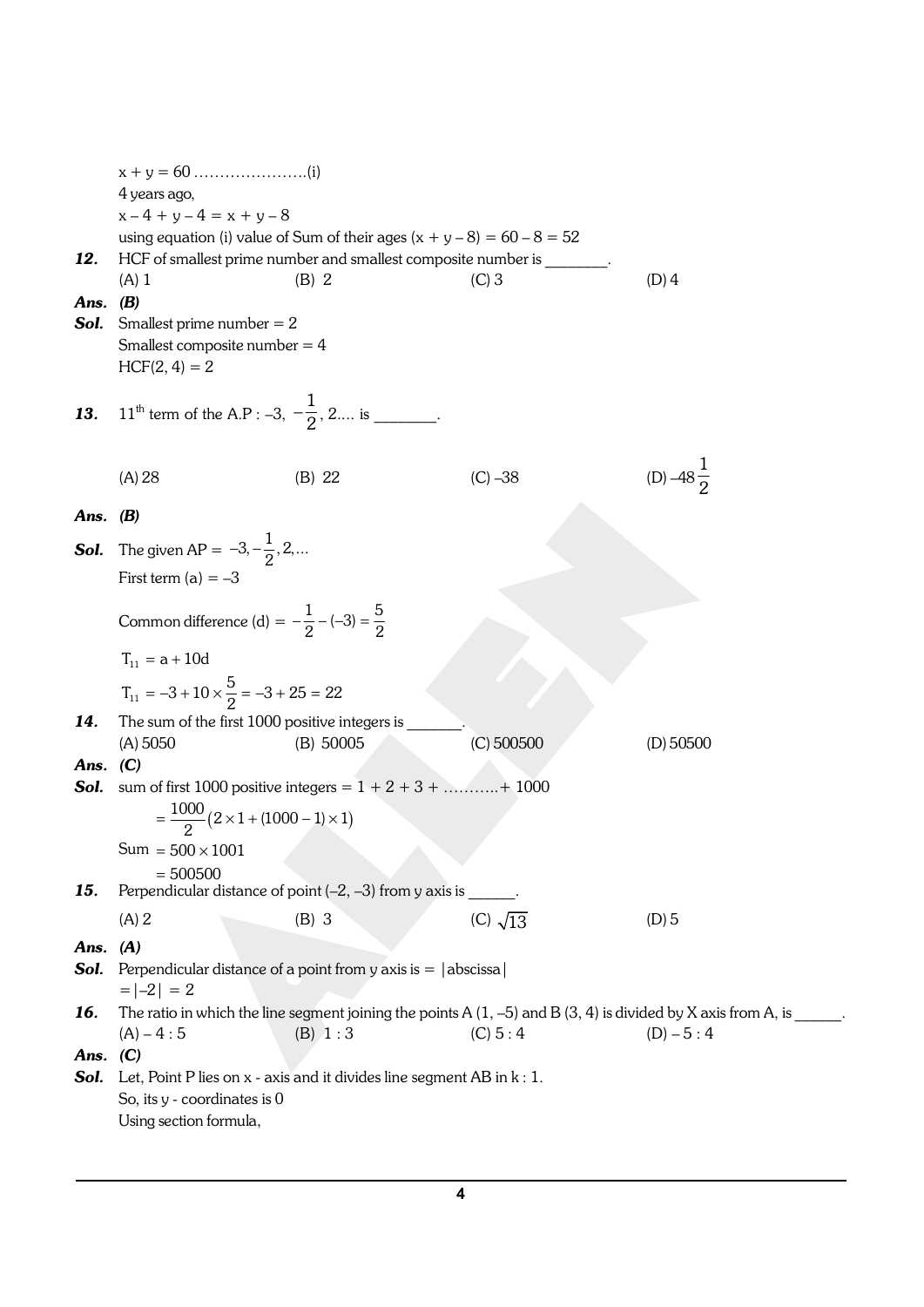|              | $\frac{4k-5}{k-1}$<br>$\boldsymbol{0}$                                                |                                                                                                                                                  |                                                                                                                                                |                                                                                                                   |
|--------------|---------------------------------------------------------------------------------------|--------------------------------------------------------------------------------------------------------------------------------------------------|------------------------------------------------------------------------------------------------------------------------------------------------|-------------------------------------------------------------------------------------------------------------------|
|              | k $\frac{5}{4}$                                                                       |                                                                                                                                                  |                                                                                                                                                |                                                                                                                   |
|              | Ratio is $5:4$                                                                        |                                                                                                                                                  |                                                                                                                                                |                                                                                                                   |
| 17.          |                                                                                       | A die is thrown twice. The probability that 5 will come up at least once is                                                                      |                                                                                                                                                |                                                                                                                   |
|              | (A) $\frac{1}{6}$                                                                     | (B) $\frac{5}{36}$                                                                                                                               | (C) $\frac{10}{36}$                                                                                                                            | (D) $\frac{11}{36}$                                                                                               |
| Ans.<br>Sol. | (D)<br>Total possible outcomes are 36                                                 |                                                                                                                                                  |                                                                                                                                                |                                                                                                                   |
|              |                                                                                       |                                                                                                                                                  | Favourable outcomes are $(5, 1)$ , $(5, 2)$ , $(5, 3)$ , $(5, 4)$ , $(5, 5)$ , $(5, 6)$ , $(1, 5)$ , $(2, 5)$ , $(3, 5)$ , $(4, 5)$ , $(6, 5)$ |                                                                                                                   |
|              | $\frac{11}{36}$<br>Pr obability                                                       |                                                                                                                                                  |                                                                                                                                                |                                                                                                                   |
| 18.          |                                                                                       | Which of the following cannot be the probability of an event?                                                                                    |                                                                                                                                                |                                                                                                                   |
|              | (A) $\frac{2}{3}$                                                                     | (B) 15%                                                                                                                                          | (C) $\frac{3}{2}$                                                                                                                              | (D) 0.7                                                                                                           |
| Ans.<br>Sol. | (C)<br>Probability of any event cannot be greater than 1                              |                                                                                                                                                  |                                                                                                                                                |                                                                                                                   |
| 19.          |                                                                                       | To draw "Less than" ogive we take ________ on X axis.                                                                                            |                                                                                                                                                |                                                                                                                   |
|              | (A) Cumulative frequency                                                              |                                                                                                                                                  | (B) Upper Limits                                                                                                                               |                                                                                                                   |
| Ans.         | (C) Lower Limits<br>(B)                                                               |                                                                                                                                                  | (D) Midpoints                                                                                                                                  |                                                                                                                   |
| Sol.         |                                                                                       | To draw "Less than" ogive we take Upper Limits on X - axis                                                                                       |                                                                                                                                                |                                                                                                                   |
|              | <b>20.</b> $\sum_{i=1}^{9} (xi - \overline{x}) =$ __________.                         |                                                                                                                                                  |                                                                                                                                                |                                                                                                                   |
|              | (A) $8\overline{x}$                                                                   | (B) $9\overline{x}$                                                                                                                              | $(C)$ <sup><math>0</math></sup>                                                                                                                | (D)9                                                                                                              |
| Ans. $(C)$   |                                                                                       |                                                                                                                                                  |                                                                                                                                                |                                                                                                                   |
|              | <b>Sol.</b> $\sum_{i=1}^{9} x_i - \overline{x}$                                       |                                                                                                                                                  |                                                                                                                                                |                                                                                                                   |
|              | $= X_1 - \overline{X} + X_2 - \overline{X} + X_3 - \overline{X}$                      | $X_9 - \overline{X}$                                                                                                                             |                                                                                                                                                |                                                                                                                   |
|              | $x_1$ $x_2$ $x_3$ $x_9$ $-9 \times \overline{x}$<br>$= 9\overline{x} - 9\overline{x}$ |                                                                                                                                                  |                                                                                                                                                |                                                                                                                   |
|              | $\overline{0}$                                                                        |                                                                                                                                                  |                                                                                                                                                |                                                                                                                   |
| 21.          | (A) Diffusion                                                                         | (B) Sublimation                                                                                                                                  | The water kept in an earthen pot(matka) becomes cool during summer by which process?<br>(C) Evaporation                                        | (D) Osmosis                                                                                                       |
| Ans. $(C)$   |                                                                                       |                                                                                                                                                  |                                                                                                                                                |                                                                                                                   |
| Sol.         | pores present in it.                                                                  |                                                                                                                                                  |                                                                                                                                                | The water kept in an earthen pot becomes cool during summer due to evaporation, that takes place through the tiny |
| 22.          |                                                                                       | Which of the following compound cannot be sublimed?                                                                                              |                                                                                                                                                |                                                                                                                   |
|              | (A) Sodium chloride                                                                   | (B) Ammonium chloride (C) Anthracene                                                                                                             |                                                                                                                                                | (D) Camphor                                                                                                       |
| Ans.         | (A)                                                                                   |                                                                                                                                                  |                                                                                                                                                |                                                                                                                   |
| Sol.<br>23.  |                                                                                       | Sodium chloride cannot be sublimed, all the others are sublime substances.<br>What is the molar mass of nitric acid? ( $H=1$ , $N=14$ , $O=16$ ) |                                                                                                                                                |                                                                                                                   |
|              | (A) 31u                                                                               | (B) 36u                                                                                                                                          | $(C)$ 47u                                                                                                                                      | $(D)$ 63 $u$                                                                                                      |
|              |                                                                                       |                                                                                                                                                  |                                                                                                                                                |                                                                                                                   |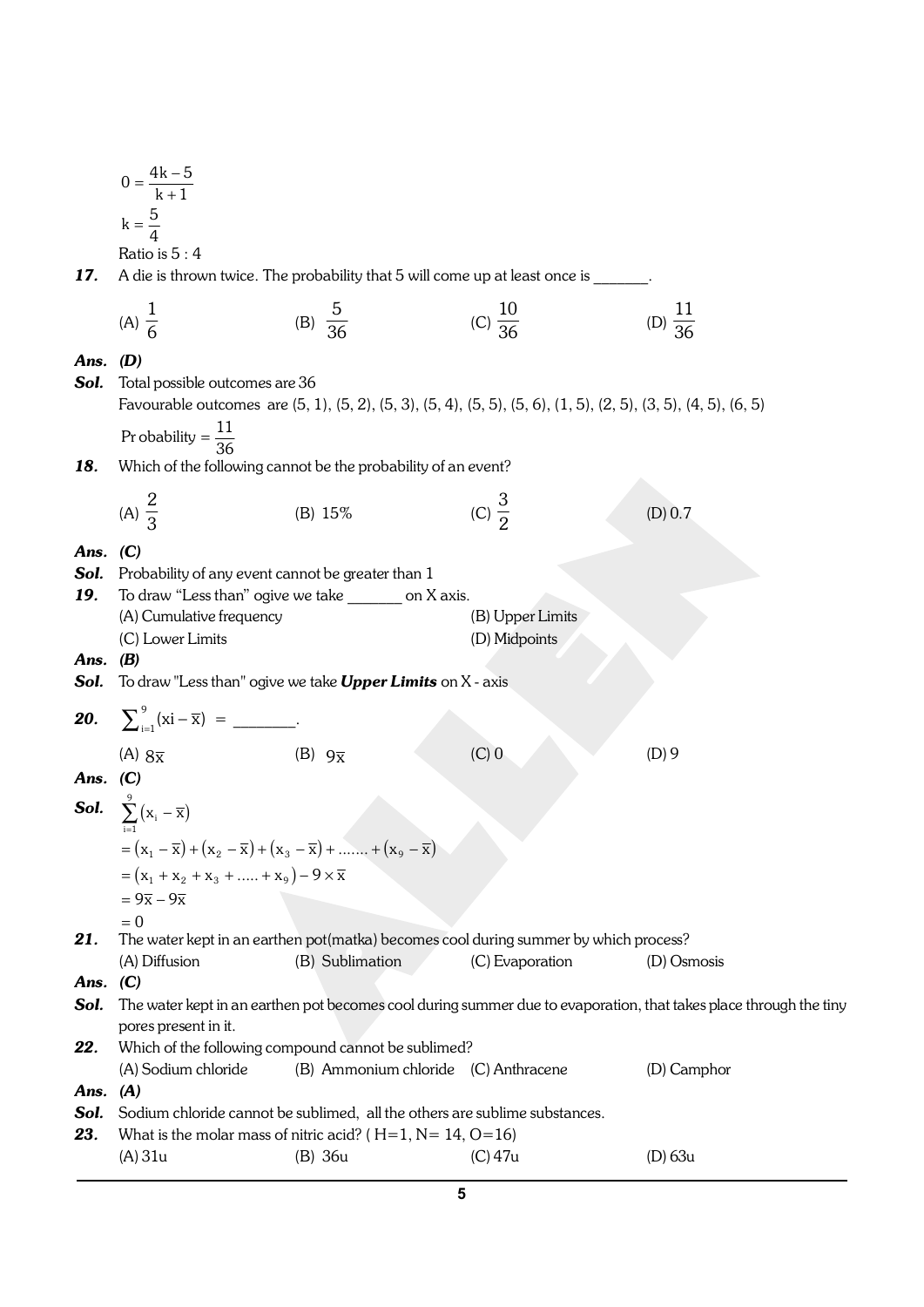| Ans. $(D)$ |                                                    |                                                                       |                                                                                                |                                                                                                                               |  |  |
|------------|----------------------------------------------------|-----------------------------------------------------------------------|------------------------------------------------------------------------------------------------|-------------------------------------------------------------------------------------------------------------------------------|--|--|
|            |                                                    | <b>Sol.</b> Formula of nitric acid is $HNO3$ . Hence the mass becomes |                                                                                                |                                                                                                                               |  |  |
|            | $1+14+3(16)=63u$                                   |                                                                       |                                                                                                |                                                                                                                               |  |  |
| 24.        |                                                    | An isotope of which element is used in the treatment of cancer?       |                                                                                                |                                                                                                                               |  |  |
|            | (A) Lead                                           | (B) Cobalt                                                            | (C) Uranium                                                                                    | (D) Iodine                                                                                                                    |  |  |
| Ans.       | (B)                                                |                                                                       |                                                                                                |                                                                                                                               |  |  |
| Sol.       | Co - 60 is used in the treatment of cancer.        |                                                                       |                                                                                                |                                                                                                                               |  |  |
| 25.        | Who discovered the nucleus in the cell?            |                                                                       |                                                                                                |                                                                                                                               |  |  |
|            | (A) Robert Brown                                   | (B) Robert Hooke                                                      | (C) Purkinje                                                                                   | (D) Leeuwenhoek                                                                                                               |  |  |
| Ans. (A)   |                                                    |                                                                       |                                                                                                |                                                                                                                               |  |  |
| Sol.       |                                                    | Robert Brown discovered nucleus in the cell in 1831.                  |                                                                                                |                                                                                                                               |  |  |
| 26.        |                                                    |                                                                       | The Lining of kidney tubules and duct of Salivary glands are formed by which epithelium?       |                                                                                                                               |  |  |
|            | (A) Squamous                                       | (B) Ciliated                                                          | (C) Columnar                                                                                   | (D) Cuboidal                                                                                                                  |  |  |
| Ans.       | (D)                                                |                                                                       |                                                                                                |                                                                                                                               |  |  |
| Sol.       |                                                    |                                                                       | Lining of kidney tubules and duct of salivary glands are formed by cuboidal epithelium.        |                                                                                                                               |  |  |
| 27.        |                                                    | Which of the following animal posseses jawless sucking mouth?         |                                                                                                |                                                                                                                               |  |  |
|            | (A) Lamprey                                        | (B) Chameleon                                                         | $(C)$ Sting ray                                                                                | (D) Salamender                                                                                                                |  |  |
| Ans.       | (A)                                                |                                                                       |                                                                                                |                                                                                                                               |  |  |
| Sol.       |                                                    |                                                                       | Agnatha are jawless fish that possess suctorial mouth. Lampreys and hagfish are in this class. |                                                                                                                               |  |  |
| 28.        |                                                    |                                                                       |                                                                                                | A train starting from rest attains velocity of $72 \text{ kmh}^{-1}$ in 5 min, then find the acceleration. (Assuming that the |  |  |
|            | acceleration is uniform)                           |                                                                       |                                                                                                |                                                                                                                               |  |  |
|            |                                                    |                                                                       |                                                                                                |                                                                                                                               |  |  |
|            | (A) $\frac{1}{15}$ ms <sup>-2</sup>                | (B) $\frac{1}{10}$ ms <sup>-2</sup>                                   | $(C) 5 ms-2$                                                                                   | (D) $10 \text{ ms}^{-2}$                                                                                                      |  |  |
|            |                                                    |                                                                       |                                                                                                |                                                                                                                               |  |  |
| Ans.       | (A)                                                |                                                                       |                                                                                                |                                                                                                                               |  |  |
|            | <b>Sol.</b> $u = 0$ ;                              |                                                                       |                                                                                                |                                                                                                                               |  |  |
|            | $v = 72$ kmh <sup>-1</sup> = 20 ms <sup>-1</sup> ; |                                                                       |                                                                                                |                                                                                                                               |  |  |
|            | $t = 5$ min = 300 s                                |                                                                       |                                                                                                |                                                                                                                               |  |  |
|            |                                                    |                                                                       |                                                                                                |                                                                                                                               |  |  |
|            | Acceleration a = $\frac{(v-u)}{t}$                 |                                                                       |                                                                                                |                                                                                                                               |  |  |
|            |                                                    |                                                                       |                                                                                                |                                                                                                                               |  |  |
|            | $a = \frac{(20-0)}{300}$ ms <sup>-2</sup>          |                                                                       |                                                                                                |                                                                                                                               |  |  |
|            |                                                    |                                                                       |                                                                                                |                                                                                                                               |  |  |
|            | $=\frac{1}{15}$ ms <sup>-2</sup>                   |                                                                       |                                                                                                |                                                                                                                               |  |  |
| 29.        | Which is the unit of Force?                        |                                                                       |                                                                                                |                                                                                                                               |  |  |
|            | $(A)$ kg ms <sup>-1</sup>                          | (B) N.m                                                               | $(C)$ kg ms <sup>-2</sup>                                                                      | $(D)$ Pa                                                                                                                      |  |  |
| Ans.       | (C)                                                |                                                                       |                                                                                                |                                                                                                                               |  |  |
| Sol.       | Force = mass $\times$ acceleration                 |                                                                       |                                                                                                |                                                                                                                               |  |  |
|            | $=$ (kg)(ms <sup>-2</sup> )                        |                                                                       |                                                                                                |                                                                                                                               |  |  |
|            | $=$ kg ms <sup>-2</sup>                            |                                                                       |                                                                                                |                                                                                                                               |  |  |
| 30.        | What is the mass of 6 kg object on the moon?       |                                                                       |                                                                                                |                                                                                                                               |  |  |
|            |                                                    |                                                                       | $(C)$ 1/6 kg                                                                                   |                                                                                                                               |  |  |
|            | $(A)$ 1 kg                                         | $(B)$ 36 kg                                                           |                                                                                                | $(D)$ 6 kg                                                                                                                    |  |  |
| Ans. $(D)$ |                                                    |                                                                       |                                                                                                |                                                                                                                               |  |  |
| Sol.       | Mass of an object remains constant everywhere.     |                                                                       |                                                                                                |                                                                                                                               |  |  |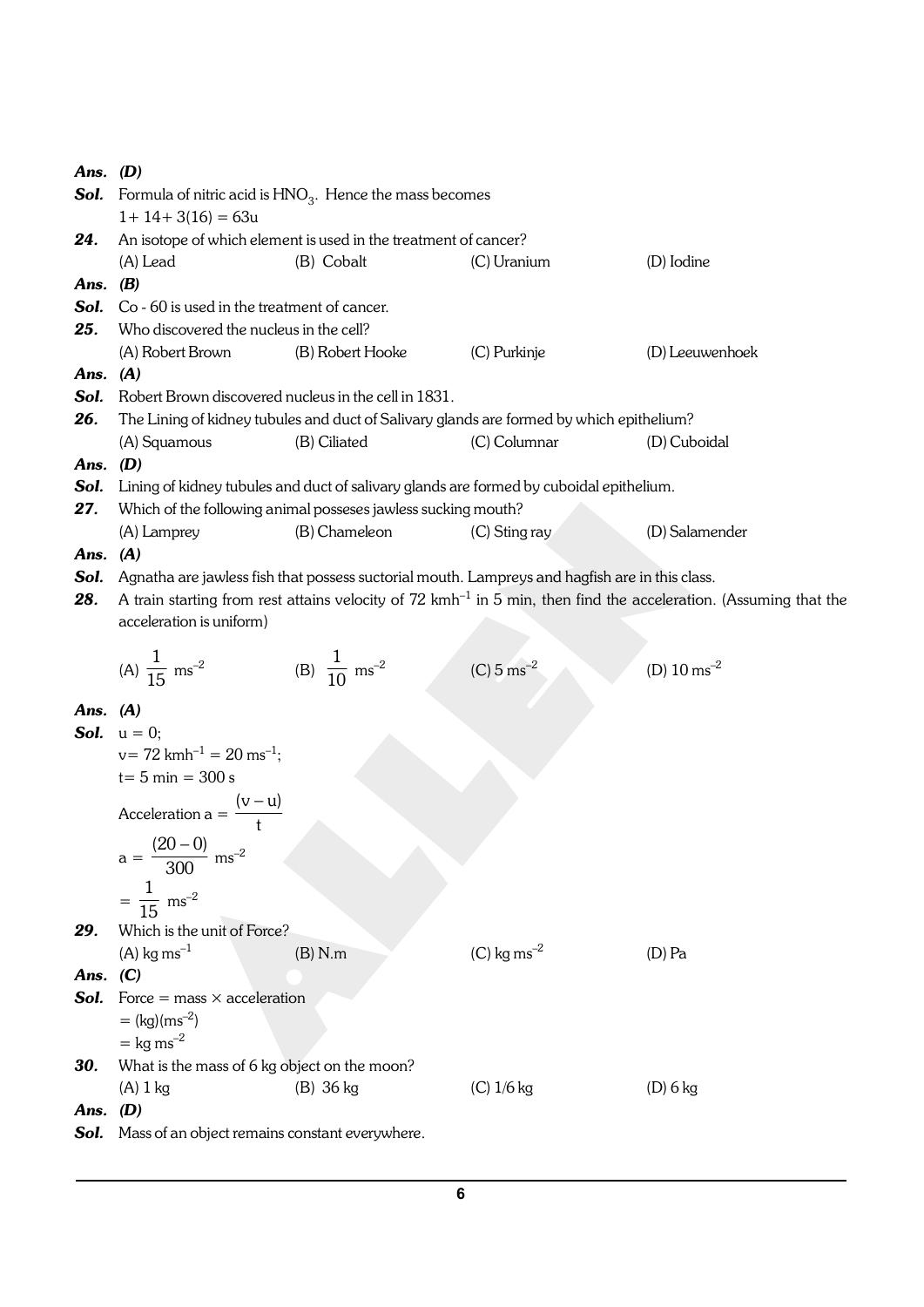| 31.        | $\frac{1}{\sqrt{1-\frac{1}{2}}}\int$<br>$1$ kwh $=$                            |                                                                                |                                                                                                           |                                    |
|------------|--------------------------------------------------------------------------------|--------------------------------------------------------------------------------|-----------------------------------------------------------------------------------------------------------|------------------------------------|
|            | (A) $36 \times 10^5$ J                                                         | (B) $3.6 \times 10^5$ J                                                        | (C) $36 \times 10^6$ J                                                                                    | (D) 3.6 $\times$ 10 <sup>4</sup> J |
| Ans. $(A)$ |                                                                                |                                                                                |                                                                                                           |                                    |
|            | <b>Sol.</b> 1 kwh = $3.6 \times 10^6$ J = $36 \times 10^5$ J                   |                                                                                |                                                                                                           |                                    |
| 32.        |                                                                                | Which of the following animal produce Ultrasound?                              |                                                                                                           |                                    |
|            | (A) Whale                                                                      | (B) Dolphin                                                                    | (C) Elephant                                                                                              | (D) Rhinoceroses                   |
| Ans. $(B)$ |                                                                                |                                                                                |                                                                                                           |                                    |
| Sol.       | Dolphin produces Ultrasound.                                                   |                                                                                |                                                                                                           |                                    |
| 33.        | Which of the following is not a bacterial disease?                             |                                                                                |                                                                                                           |                                    |
|            | (A) Anthrax                                                                    | $(B)$ T.B.                                                                     | (C) Dengue                                                                                                | (D) Typhoid                        |
| Ans. $(C)$ |                                                                                |                                                                                |                                                                                                           |                                    |
| Sol.       | Dengue is a viral disease.                                                     |                                                                                |                                                                                                           |                                    |
| 34.        |                                                                                | Which is responsible for increase in global temperature?                       |                                                                                                           |                                    |
|            | (A) Ozone layer depletion                                                      |                                                                                | (B) Acid rain                                                                                             |                                    |
|            | (C) Green house effect                                                         |                                                                                | (D) Lightning                                                                                             |                                    |
| Ans. $(C)$ |                                                                                |                                                                                |                                                                                                           |                                    |
| Sol.       |                                                                                |                                                                                | Increase in greenhouse gases like $\mathrm{CO}_2$ and $\mathrm{CH}_4$ are responsible for global warming. |                                    |
| 35.        | Which fish feeds in the middle zone of the pond?                               |                                                                                |                                                                                                           |                                    |
|            | (A) Catla                                                                      | (B) Mrigal                                                                     | (C) Common carp                                                                                           | (D) Rohu                           |
| Ans. $(D)$ |                                                                                |                                                                                |                                                                                                           |                                    |
| Sol.       | Rohus feed in the middle-zone of the pond.                                     |                                                                                |                                                                                                           |                                    |
| 36.        |                                                                                |                                                                                | Which of the following gases can be used for the storage of fresh samples of an oil for a long time?      |                                    |
|            | (A) Carbon dioxide or oxygen                                                   |                                                                                | (B) Nitrogen or oxygen                                                                                    |                                    |
|            | (C) Carbon dioxide or helium                                                   |                                                                                | (D) Nitrogen or helium                                                                                    |                                    |
| Ans. $(D)$ |                                                                                |                                                                                |                                                                                                           |                                    |
| Sol.       |                                                                                | Nitrogen and helium are inert gases, so they can be used to prevent rancidity. |                                                                                                           |                                    |
| 37.        |                                                                                | Which of the following are combination reactions?                              |                                                                                                           |                                    |
|            | (i) $2KClO3 \rightarrow 2KCl + 3O2$                                            |                                                                                | (ii) $MgO + H_2O \rightarrow Mg(OH)_2$                                                                    |                                    |
|            | (iii) $4\text{Al} + 3\text{O}_2 \rightarrow 2\text{Al}_2\text{O}_3$            |                                                                                | (iv) $Zn + FeSO_4 \rightarrow ZnSO_4 + Fe$                                                                |                                    |
|            | $(A)$ (i) and (iii)                                                            | $(B)(iii)$ and $(iv)$                                                          | $(C)$ (ii) and (iv)                                                                                       | $(D)$ (ii) and (iii)               |
| Ans. $(D)$ |                                                                                |                                                                                |                                                                                                           |                                    |
| Sol.       | (ii) and (iii) are combination reactions,                                      |                                                                                |                                                                                                           |                                    |
|            |                                                                                | (i) is a decomposition reaction, and (iv) is a displacement reaction.          |                                                                                                           |                                    |
| 38.        | Our tooth enamel is made up of                                                 |                                                                                |                                                                                                           | (D) $CaPO4$                        |
| Ans. $(A)$ | (A) $Ca_3(PO_4)_2$                                                             | (B) $Ca_2(PO_4)_3$                                                             | $(C)$ Mg $(OH)_{2}$                                                                                       |                                    |
| Sol.       |                                                                                |                                                                                |                                                                                                           |                                    |
| 39.        | Our tooth enamel is made up of $Ca3(PO4)2$<br>Which acid is present in tomato? |                                                                                |                                                                                                           |                                    |
|            | (A) Citric acid                                                                | (B) Acetic acid                                                                | (C) Oxalic acid                                                                                           | (D) Tartaric acid                  |
| Ans. $(C)$ |                                                                                |                                                                                |                                                                                                           |                                    |
| Sol.       | Oxalic acid is present in tomato                                               |                                                                                |                                                                                                           |                                    |
| 40.        |                                                                                | What is the common name of compound CaOCl <sub>2</sub> ?                       |                                                                                                           |                                    |
|            | (A) Quick lime                                                                 | (B) Bleaching powder                                                           | (C) Slaked lime                                                                                           | (D) Baking powder                  |
| Ans.       | (B)                                                                            |                                                                                |                                                                                                           |                                    |
| Sol.       |                                                                                | Bleaching powder is the common name of compound CaOCl <sub>2</sub> .           |                                                                                                           |                                    |
|            |                                                                                |                                                                                |                                                                                                           |                                    |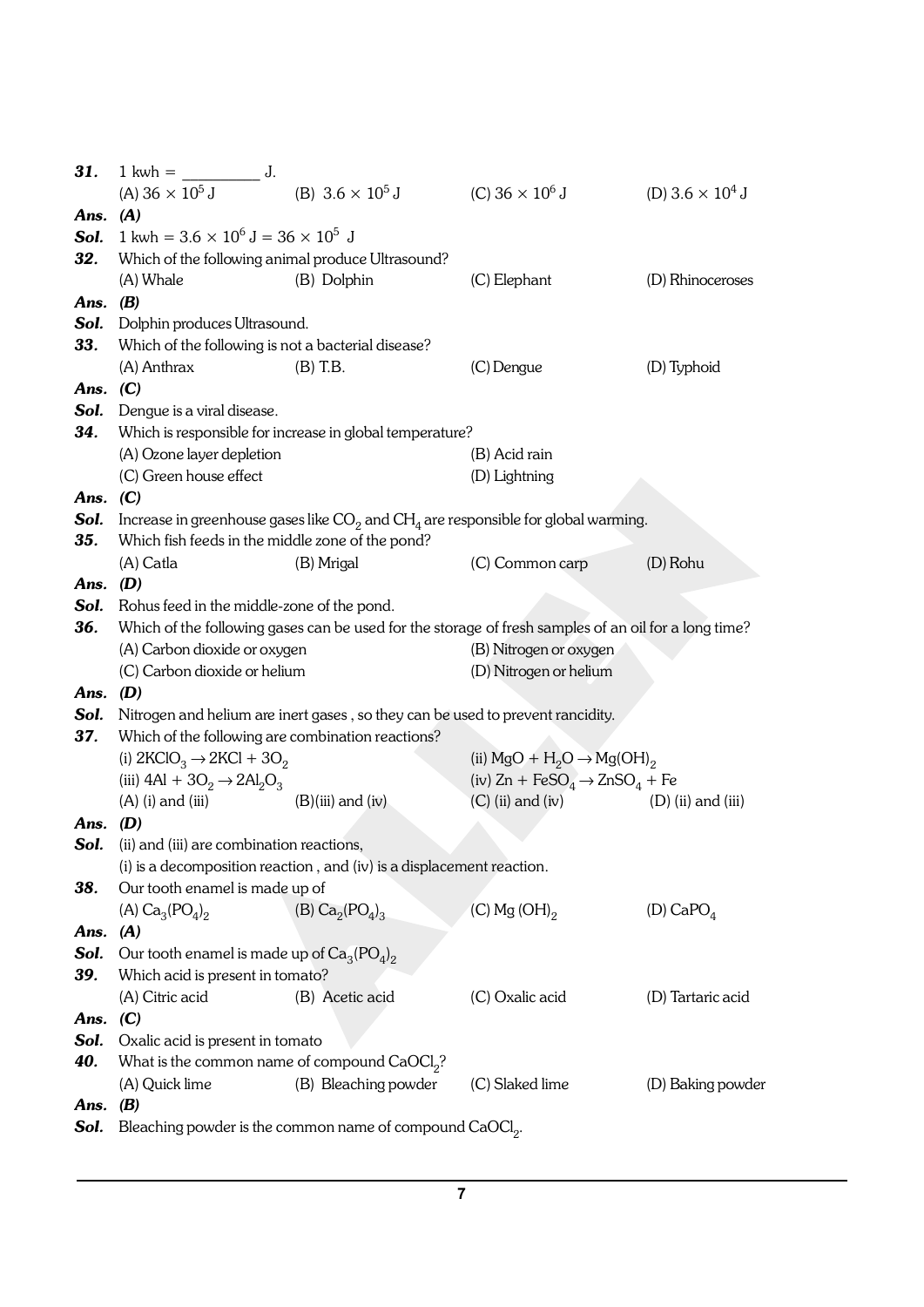| 41.        | Cinnabar is the ore of which metal?                   |                                                                             |                                                                                                  |                                                                                                                       |
|------------|-------------------------------------------------------|-----------------------------------------------------------------------------|--------------------------------------------------------------------------------------------------|-----------------------------------------------------------------------------------------------------------------------|
|            | $(A)$ Hg                                              | $(B)$ Pb                                                                    | $(C)$ Zn                                                                                         | $(D)$ Cu                                                                                                              |
| Ans.       | (A)                                                   |                                                                             |                                                                                                  |                                                                                                                       |
| Sol.       | Cinnabar is HgS. So, it is an ore of Hg.              |                                                                             |                                                                                                  |                                                                                                                       |
| 42.        | Which is the alloy of copper and tin?                 |                                                                             |                                                                                                  |                                                                                                                       |
|            | (A) Brass                                             | (B) Steel                                                                   | (C) Solder                                                                                       | (D) Bronze                                                                                                            |
| Ans.       | (D)                                                   |                                                                             |                                                                                                  |                                                                                                                       |
| Sol.       | Bronze is the alloy of copper and tin                 |                                                                             |                                                                                                  |                                                                                                                       |
| 43.        | Which of the following is an example of roasting?     |                                                                             |                                                                                                  |                                                                                                                       |
|            | (A) $ZnCO3 \rightarrow ZnO + CO2$                     |                                                                             | (B) $2\text{ZnS} + 3\text{O}_2 \rightarrow 2\text{ZnO} + 2\text{SO}_2$                           |                                                                                                                       |
|            | $(C) ZnO + C \rightarrow Zn + CO$                     |                                                                             | (D) HCl + NaOH $\rightarrow$ NaCl + H <sub>2</sub> O                                             |                                                                                                                       |
| Ans.       | (B)                                                   |                                                                             |                                                                                                  |                                                                                                                       |
| Sol.       |                                                       |                                                                             |                                                                                                  | Roasting is the method of heating sulphide ore in the presence of excess air to convert them into their metal oxides. |
| 44.        |                                                       | Which enzyme is present in pancreatic juice for digestion of proteins?      |                                                                                                  |                                                                                                                       |
|            | (A) Lipase                                            | (B) Trypsin                                                                 | (C) Amylase                                                                                      | (D) Ptyalin                                                                                                           |
| Ans.       | (B)                                                   |                                                                             |                                                                                                  |                                                                                                                       |
| Sol.       | Trypsin is a pancreatic enzyme that digests proteins. |                                                                             |                                                                                                  |                                                                                                                       |
| 45.        |                                                       |                                                                             | During the process of photosynthesis which of the following event does not occur?                |                                                                                                                       |
|            | (A) Absorption of light energy by chlorophyll.        |                                                                             |                                                                                                  |                                                                                                                       |
|            | (B) Conversion of light energy to chemical energy.    |                                                                             |                                                                                                  |                                                                                                                       |
|            | (C) Oxidation of carbon dioxide to carbohydrates.     |                                                                             |                                                                                                  |                                                                                                                       |
|            | (D) Reduction of carbon dioxide to carbohydrates.     |                                                                             |                                                                                                  |                                                                                                                       |
| Ans.       | (C)                                                   |                                                                             |                                                                                                  |                                                                                                                       |
| Sol.       |                                                       |                                                                             | Carbon dioxide does not get oxidized during photosynthesis but it gets reduced to carbohydrates. |                                                                                                                       |
| 46.        |                                                       |                                                                             | Which of the following is carried by lymph which is digested and absorbed from intestine?        |                                                                                                                       |
|            | $(A)$ Fat                                             | (B) Protein                                                                 | (C) Minerals                                                                                     | (D) Carbohydrates                                                                                                     |
| Ans.       | (A)                                                   |                                                                             |                                                                                                  |                                                                                                                       |
| Sol.       | Lymph transports absorbed fats.                       |                                                                             |                                                                                                  |                                                                                                                       |
| 47.        |                                                       | In animals, control and co-ordination are provided by which tissues?        |                                                                                                  |                                                                                                                       |
|            | (A) Skeletal and Muscular tissue                      |                                                                             | (B) Nervous and Connective tissue                                                                |                                                                                                                       |
|            | (C) Muscular and Epithelial tissue                    |                                                                             | (D) Nervous and Muscular tissue                                                                  |                                                                                                                       |
| Ans. $(D)$ |                                                       |                                                                             |                                                                                                  |                                                                                                                       |
| Sol.       |                                                       | Nervous and muscular tissue helps in control and co-ordination of the body. |                                                                                                  |                                                                                                                       |
| 48.        | Which is the main thinking part of the brain?         |                                                                             |                                                                                                  |                                                                                                                       |
|            | (A) Forebrain                                         | (B) Midbrain                                                                | (C) Hind Brain                                                                                   | $(D)$ Pons                                                                                                            |
| Ans.       | (A)                                                   |                                                                             |                                                                                                  |                                                                                                                       |
| Sol.       |                                                       | In Forebrain, Cerebrum is the part responsible for thinking.                |                                                                                                  |                                                                                                                       |
| 49.        |                                                       | Which hormone regulates metabolism for body growth?                         |                                                                                                  |                                                                                                                       |
|            | (A) Adrenaline                                        | (B) Thyroxine                                                               | (C) Growth hormone                                                                               | (D) Insuline                                                                                                          |
| Ans.       | (B)                                                   |                                                                             |                                                                                                  |                                                                                                                       |
| Sol.       |                                                       | Thyroxine hormone regulates metabolic rate of the body.                     |                                                                                                  |                                                                                                                       |
| 50.        |                                                       | Find the power of a concave lens of focal length 2m?                        |                                                                                                  |                                                                                                                       |
|            | $(A) - 0.5 D$                                         | $(B) + 0.5 D$                                                               | $(C) - 4.0 D$                                                                                    | $(D) + 4.0 D$                                                                                                         |
| Ans.       | (A)                                                   |                                                                             |                                                                                                  |                                                                                                                       |
| Sol.       | Focal length of concave lens $f = -2m$                |                                                                             |                                                                                                  |                                                                                                                       |
|            |                                                       |                                                                             |                                                                                                  |                                                                                                                       |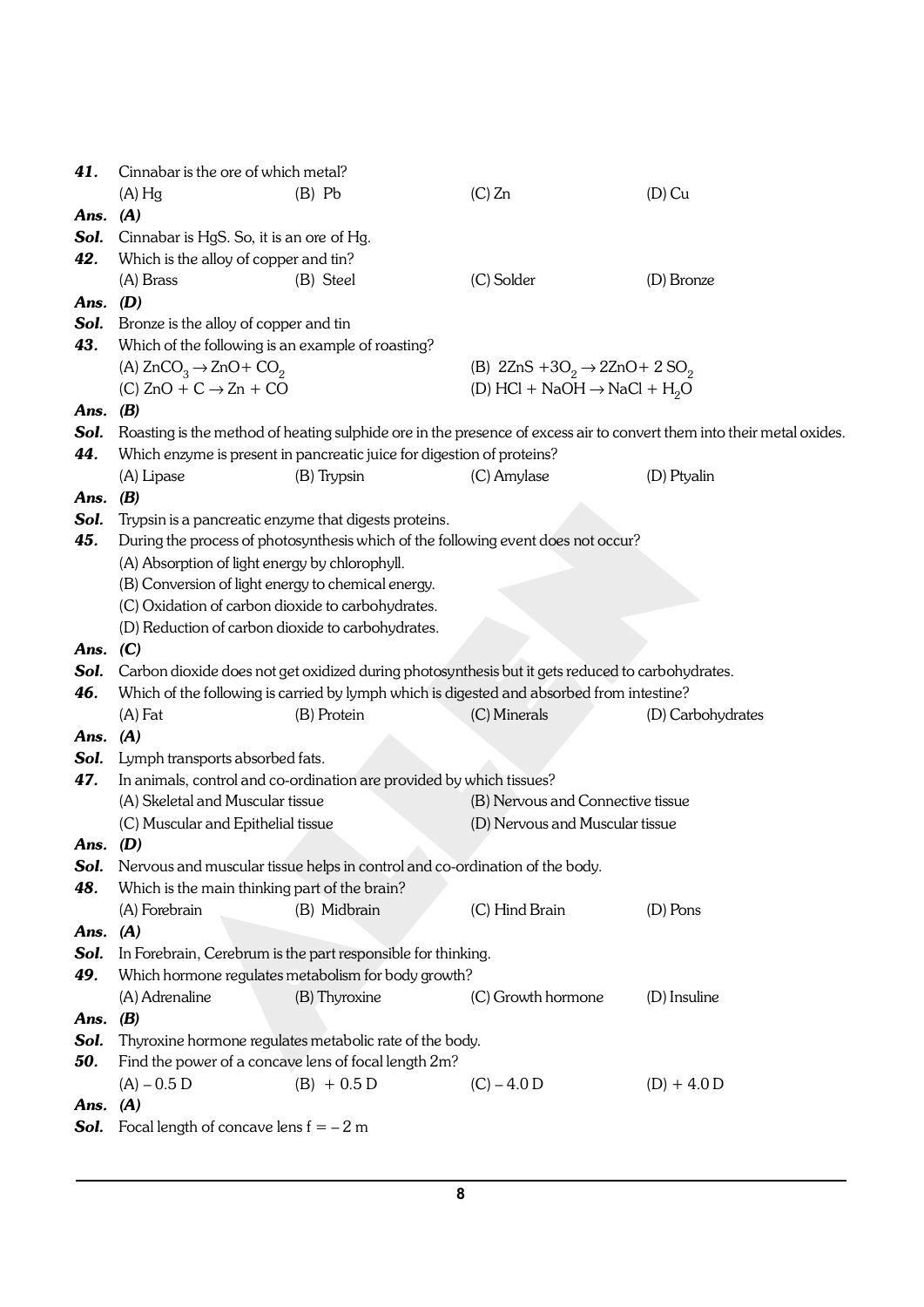|            | Power of lens $P = \frac{1}{f}$                                                                                                            |                                                                                   |                                                                                                                          |                           |
|------------|--------------------------------------------------------------------------------------------------------------------------------------------|-----------------------------------------------------------------------------------|--------------------------------------------------------------------------------------------------------------------------|---------------------------|
|            | $P = \frac{1}{(-2)} = -0.5 D$                                                                                                              |                                                                                   |                                                                                                                          |                           |
| 51.        | The central point of a lens is known as                                                                                                    |                                                                                   |                                                                                                                          |                           |
|            | (A) Centre of curvature                                                                                                                    | (B) Principal focus                                                               | (C) Optical centre                                                                                                       | $(D)$ Pole                |
| Ans.       | (C)                                                                                                                                        |                                                                                   |                                                                                                                          |                           |
| Sol.       |                                                                                                                                            | The central point of a lens is known as optical centre.                           |                                                                                                                          |                           |
| 52.        |                                                                                                                                            | For a young adult with normal vision, what is the value of least distance?        |                                                                                                                          |                           |
|            | $(A)$ 25 cm                                                                                                                                | $(B)$ 25 mm                                                                       | $(C)$ 25 m                                                                                                               | $(D)$ 50 mm               |
| Ans.       | (A)                                                                                                                                        |                                                                                   |                                                                                                                          |                           |
| Sol.       |                                                                                                                                            | For a young adult with normal vision, the value of least distance is 25 cm.       |                                                                                                                          |                           |
| 53.        |                                                                                                                                            | The idea that the sunlight is made up of seven colours was given by?              |                                                                                                                          |                           |
|            | (A) Einstein                                                                                                                               | (B) Newton                                                                        | (C) Tyndall                                                                                                              | (D) Dalton                |
| Ans.       | (B)                                                                                                                                        |                                                                                   |                                                                                                                          |                           |
| Sol.       |                                                                                                                                            | The idea that the sunlight is made up of seven colours was given by Newton.       |                                                                                                                          |                           |
| 54.        |                                                                                                                                            | Calculate the number of electrons constituting one coulomb of charge.             |                                                                                                                          |                           |
|            | (A) $6.25 \times 10^{19}$                                                                                                                  | (B) $1.6 \times 10^{19}$                                                          | (C) $6.25 \times 10^{20}$                                                                                                | (D) $6.25 \times 10^{18}$ |
| Ans. $(D)$ |                                                                                                                                            |                                                                                   |                                                                                                                          |                           |
| Sol.       | $1.6 \times 10^{-19}$ C is the charge on 1 electron.                                                                                       |                                                                                   |                                                                                                                          |                           |
|            |                                                                                                                                            |                                                                                   |                                                                                                                          |                           |
|            |                                                                                                                                            |                                                                                   | Therefore, 1 C is the charge on $\frac{1}{(1.6 \times 10^{-19})}$ electrons or 6.25 $\times$ 10 <sup>18</sup> electrons. |                           |
| 55.        |                                                                                                                                            | If the value of resistance is doubled, the current gets _                         |                                                                                                                          |                           |
|            | (A) halved                                                                                                                                 | (B) doubled                                                                       | (C) four times                                                                                                           | (D) remains same          |
| Ans.       | (A)                                                                                                                                        |                                                                                   |                                                                                                                          |                           |
| Sol.       | According to Ohm's law,                                                                                                                    |                                                                                   |                                                                                                                          |                           |
|            |                                                                                                                                            |                                                                                   |                                                                                                                          |                           |
|            | $V = IR$                                                                                                                                   |                                                                                   |                                                                                                                          |                           |
|            |                                                                                                                                            |                                                                                   |                                                                                                                          |                           |
|            | $V = I_{old}R_{old} = I_{new}R_{new}$                                                                                                      |                                                                                   |                                                                                                                          |                           |
|            | $\textnormal{I}_{\textnormal{old}}\textnormal{R}_{\textnormal{old}}=\textnormal{I}_{\textnormal{new}}(2\textnormal{R}_{\textnormal{old}})$ |                                                                                   |                                                                                                                          |                           |
| 56.        | $\therefore I_{\text{new}} = I_{\text{old}}/2$                                                                                             |                                                                                   |                                                                                                                          |                           |
|            | $(A)$ 120 W                                                                                                                                | (B) 100 W                                                                         | An electric bulb is connected to 220 v generator. The current is 500 mA. What is the power of the bulb?<br>$(C)$ 110 W   | $(D)$ 500 W               |
| Ans. $(C)$ |                                                                                                                                            |                                                                                   |                                                                                                                          |                           |
|            | Sol. $P = VI$                                                                                                                              |                                                                                   |                                                                                                                          |                           |
|            | $P = (220 V) (500 \times 10^{-3} A)$                                                                                                       |                                                                                   |                                                                                                                          |                           |
|            | $P = 110 W$                                                                                                                                |                                                                                   |                                                                                                                          |                           |
| 57.        |                                                                                                                                            | What is the melting point of tungsten used for making bulb filaments?             |                                                                                                                          |                           |
|            | (A) $3350^{\circ}$ C                                                                                                                       | (B) 3380 °C                                                                       | (C) 3550 °C                                                                                                              | (D) $3580 °C$             |
| Ans. $(B)$ |                                                                                                                                            |                                                                                   |                                                                                                                          |                           |
| Sol.       |                                                                                                                                            | The melting point of tungsten used for making bulb filaments is $3380^{\circ}$ C. |                                                                                                                          |                           |
| 58.        |                                                                                                                                            | A solar typical cell can produce about watt of electricity.                       |                                                                                                                          |                           |
|            | (A) 0.4 W                                                                                                                                  | (B) 0.5 W                                                                         | $(C)$ 0.6 W                                                                                                              | (D) 0.7 W                 |
| Ans.       | (D)                                                                                                                                        |                                                                                   |                                                                                                                          |                           |
| Sol.       |                                                                                                                                            | A solar typical cell can produce about 0.7 W of electricity.                      |                                                                                                                          |                           |
| 59.        | (A) Kakrapar                                                                                                                               | In which place of Gujarat, the nuclear power reactor is situated?                 |                                                                                                                          |                           |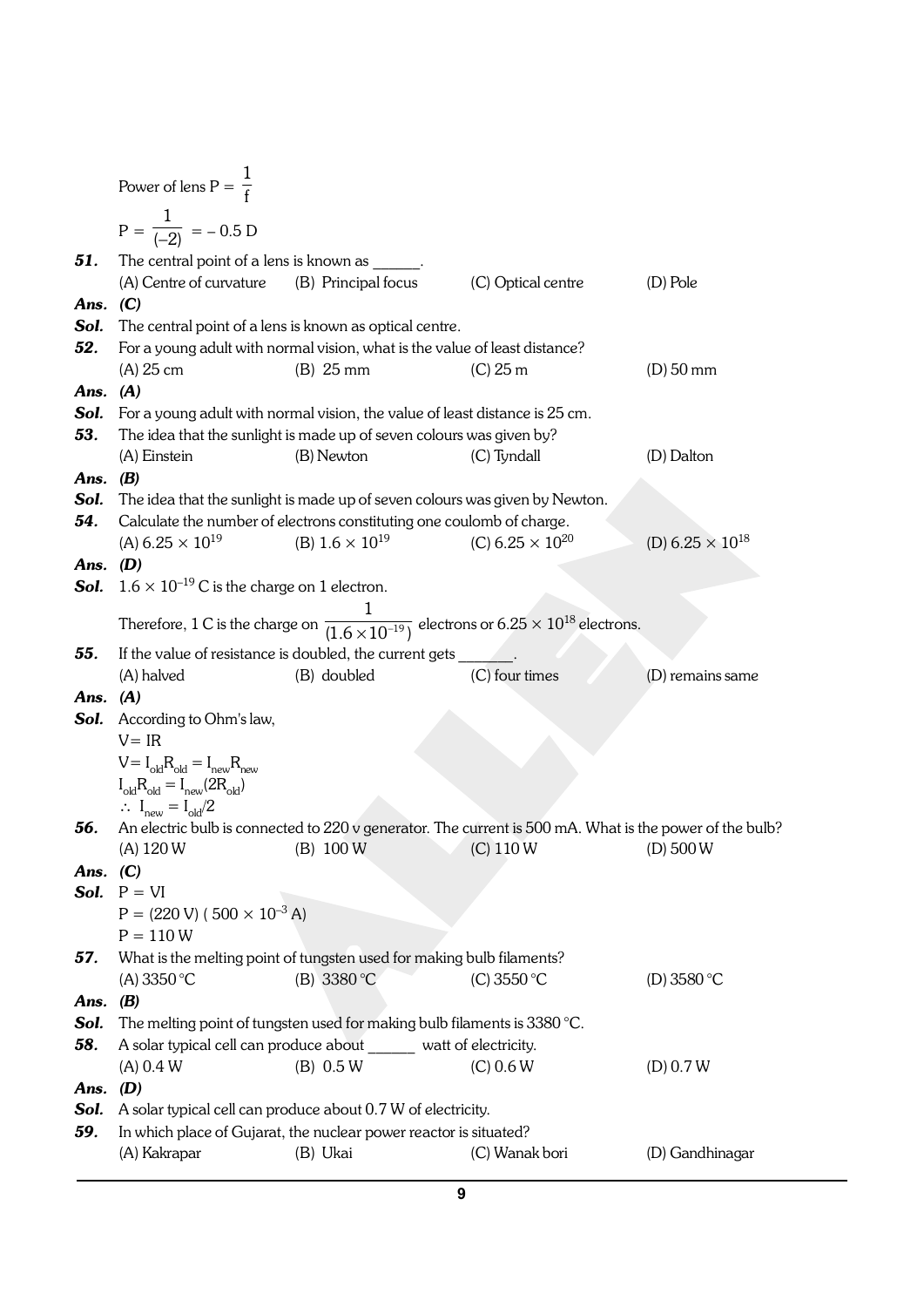| Ans. $(A)$ |                                                     |                                                                                     |     |                                    |              |
|------------|-----------------------------------------------------|-------------------------------------------------------------------------------------|-----|------------------------------------|--------------|
| Sol.       |                                                     | The nuclear power reactor is situated in Kakrapar, Gujarat.                         |     |                                    |              |
| 60.        | Primary consumers form ______ trophic level.        |                                                                                     |     |                                    |              |
|            | $(A)$ First                                         | (B) Second                                                                          |     | (C) Third                          | (D) Fourth   |
| Ans. $(B)$ |                                                     |                                                                                     |     |                                    |              |
| Sol.       |                                                     | Primary consumers e.g. herbivores forms the second trophic level in the food chain. |     |                                    |              |
| 61.        | Who were the first to arrive in India for trade?    |                                                                                     |     |                                    |              |
|            | (A) English                                         | (B) Dutch                                                                           |     | (C) Portuguese                     | (D) Danish   |
| Ans. $(C)$ |                                                     |                                                                                     |     |                                    |              |
| 62.        |                                                     | In which treaty had the seed of World War -II been sown?                            |     |                                    |              |
|            | (A) Frankfurt Treaty                                |                                                                                     |     |                                    |              |
|            | (B) Treaty of Versailles                            |                                                                                     |     |                                    |              |
|            | (C) Treaty of France and Britain                    |                                                                                     |     |                                    |              |
|            | (D) Treaty of Germany and Hungary                   |                                                                                     |     |                                    |              |
| Ans. $(B)$ |                                                     |                                                                                     |     |                                    |              |
| 63.        |                                                     | Where is the head quarter of 'International Court of Justice' situated?             |     |                                    |              |
|            | (A) Washington (America)                            |                                                                                     |     | (B) Moscow (Russia)                |              |
|            | (C) London (Britain)                                |                                                                                     |     | (D) Hague (Netherlahd)             |              |
| Ans. $(D)$ |                                                     |                                                                                     |     |                                    |              |
| 64.        |                                                     | Who sorted out the issue of merging the Princely States in the Union of India?      |     |                                    |              |
|            | (A) Sardar Vallabhbhai Patel                        |                                                                                     |     | (B) Jawaharlal Nehru               |              |
|            | (C) Mount Batten                                    |                                                                                     |     | (D) Chakravarti C. Rajagopalachari |              |
| Ans. $(A)$ |                                                     |                                                                                     |     |                                    |              |
| 65.        |                                                     | Where have the goals of the United Nations been explained                           |     |                                    |              |
|            | (A) In the manifesto of the United Nations          |                                                                                     |     |                                    |              |
|            | (B) In the human rights of the United Nations       |                                                                                     |     |                                    |              |
|            |                                                     | (C) In the constitution of United Nations' Security Council                         |     |                                    |              |
|            | (D) In the preamble of the United Nations' Charter  |                                                                                     |     |                                    |              |
| Ans. $(D)$ |                                                     |                                                                                     |     |                                    |              |
| 66.        | What is the capital of Goa?                         |                                                                                     |     |                                    |              |
|            | (A) Puducherry                                      | (B) Mahe                                                                            |     | (C) Panaji                         | (D) Karaikal |
| Ans. $(C)$ |                                                     |                                                                                     |     |                                    |              |
| 67.        |                                                     | Who was the chairman of the Constituent Assembly?                                   |     |                                    |              |
|            | (A) Dr. Bhimrao Ambedkar                            |                                                                                     |     | (B) Dr-Rajendra Prasad             |              |
|            | (C) Kanaiyalal Munshi                               |                                                                                     |     | (D) Jawaharlal Nehru               |              |
| Ans.       | (B)                                                 |                                                                                     |     |                                    |              |
| 68.        |                                                     | Who chairs the joint sitting of both the houses of the parliament?.                 |     |                                    |              |
|            | (A) Chairman of Loksabha (Speaker)                  |                                                                                     |     | (B) Chairman of Rajyasabha         |              |
|            | (C) Vice - President                                |                                                                                     |     | (D) Prime Minister                 |              |
| Ans. $(A)$ |                                                     |                                                                                     |     |                                    |              |
| 69.        |                                                     | Who appoints the Chief Justice of the Supreme Court?                                |     |                                    |              |
|            | (A) Vice President                                  | (B) President                                                                       | (C) | Prime Minister                     | (D) Governor |
| Ans. $(B)$ |                                                     |                                                                                     |     |                                    |              |
| 70.        | What is India's rank in terms ot area in the world? |                                                                                     |     |                                    |              |
|            | (A) Seventh                                         | $(B)$ Fifth                                                                         | (C) | Third                              | (D) Second   |
| Ans. $(A)$ |                                                     |                                                                                     |     |                                    |              |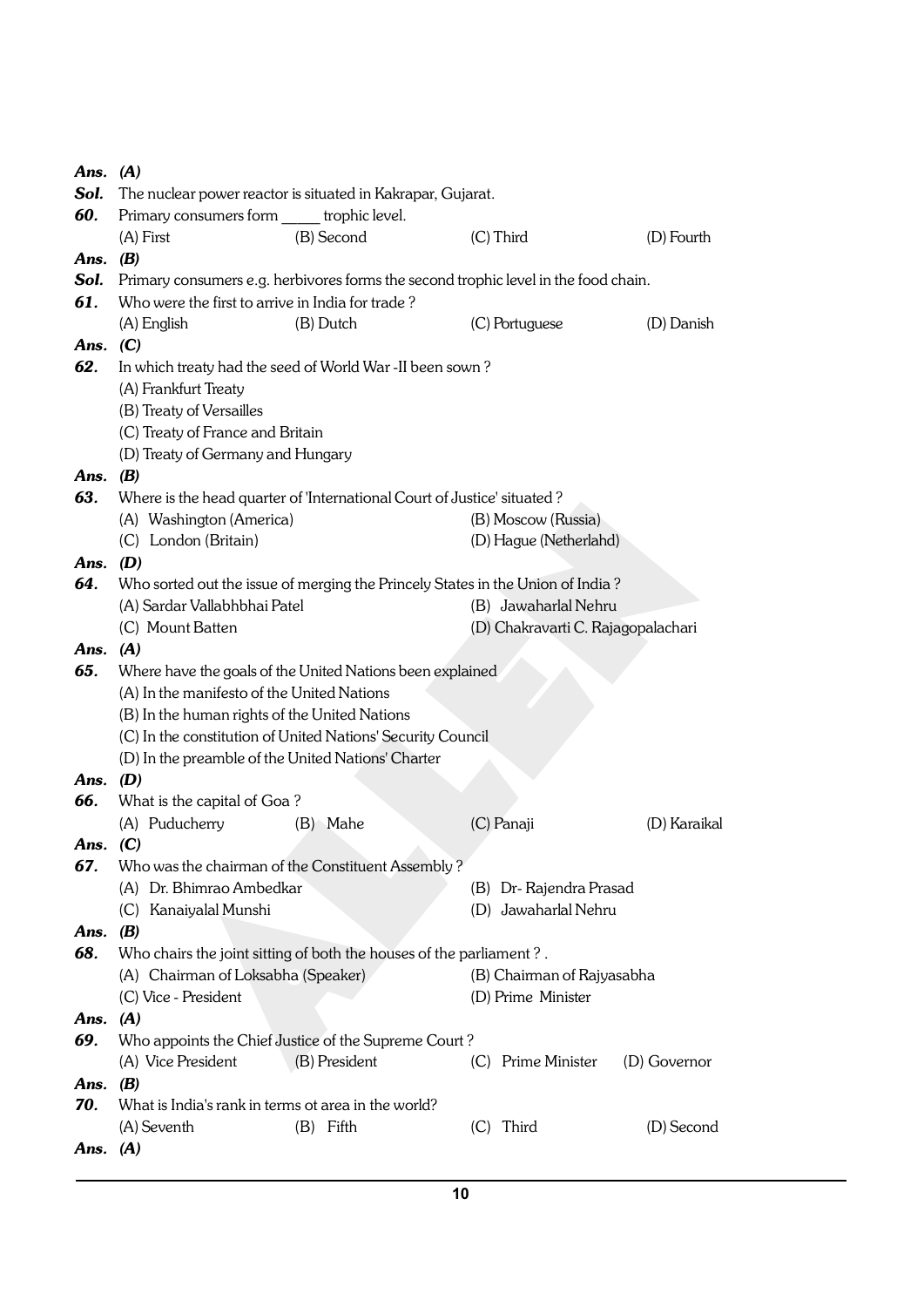| Which type of soil is mostly mostly found in Gujarat?<br>71. |                                                    |                                                                                  |                            |                        |
|--------------------------------------------------------------|----------------------------------------------------|----------------------------------------------------------------------------------|----------------------------|------------------------|
|                                                              | (A) Red Soil                                       | (B) Laterite Soil                                                                | (C) Black Soil             | (D) Mountain Soil      |
| Ans.                                                         | (C)                                                |                                                                                  |                            |                        |
| 72.                                                          |                                                    | How many kilometers' distance is there between two successive latitudes?         |                            |                        |
|                                                              | (A) 111 km                                         | (B) 120 km                                                                       | $(C)$ 130 km               | $(D)$ 100 km           |
| Ans. $(A)$                                                   |                                                    |                                                                                  |                            |                        |
| 73.                                                          | Where are Asiatic Lions found?                     |                                                                                  |                            |                        |
|                                                              | (A) Gir (Gujarat)                                  |                                                                                  | (B) Kanha (Madhya Pradesh) |                        |
|                                                              | (C) Velavadar (Gujarat)                            |                                                                                  | (D) Kaziranga (Assam)      |                        |
| Ans.                                                         | (A)                                                |                                                                                  |                            |                        |
| 74.                                                          | What is the well - known dance of Tamil Nadu?      |                                                                                  |                            |                        |
|                                                              | (A) Lavni Dance                                    | (B) Kuchipudi                                                                    | (C) Bhangda                | (D) Bharat Natyam      |
| Ans.                                                         | (D)                                                |                                                                                  |                            |                        |
| 75.                                                          | From where does the monsoon begin in India?        |                                                                                  |                            |                        |
|                                                              | (A) Mumbai                                         | (B) Karnataka                                                                    | (C) Kerala                 | (D) Andhra Pradesh     |
| Ans.                                                         | (C)                                                |                                                                                  |                            |                        |
| 76.                                                          | Where is the Kartik Poornima Fair held?            |                                                                                  |                            |                        |
|                                                              | (A) Modhera                                        | (B) Somnath                                                                      | $(C)$ Girnar               | (D) Bahucharaji        |
| Ans.                                                         | (B)                                                |                                                                                  |                            |                        |
| 77.                                                          |                                                    | Which Gujarati poet wrote colourful and emotional Garbis of Lord Krishna's love? |                            |                        |
|                                                              | (A) Narsinh Mehta                                  | (B) Narmad                                                                       | (C) Premanand              | (D) Dayaram            |
| Ans.                                                         | (A)                                                |                                                                                  |                            |                        |
| 78.                                                          |                                                    | Which ancient book of India has mentioned the value of $\pi$ (Pie)?              |                            |                        |
|                                                              | (A) Aryabhattiyam                                  | (B) Aryasiddhanta                                                                | (C) Algebra                | (D) Lilawati Ganit     |
| Ans.                                                         | (A)                                                |                                                                                  |                            |                        |
| 79.                                                          | Between which two rivers is Lothal situated?       |                                                                                  |                            |                        |
|                                                              | (A) Narmada and Tapi                               |                                                                                  | (B) Shetrunji and Bhadar   |                        |
|                                                              | (C) Bhogavo and Sabarmati                          |                                                                                  | (D) Aji and Nari           |                        |
| Ans.                                                         | (C)                                                |                                                                                  |                            |                        |
| 80.                                                          | How many lions are there in the pillar of Sarnath? |                                                                                  |                            |                        |
|                                                              | $(A)$ Two                                          | (B) Three                                                                        | (C) Five                   | (D) Four               |
| Ans.                                                         | (D)                                                |                                                                                  |                            |                        |
| 81.                                                          |                                                    | Where is the famous ancient sun temple of Gujarat situated?                      |                            |                        |
|                                                              | (A) Siddhpur                                       | (B) Modhera                                                                      | (C) Vadnagar               | (D) Patan              |
| Ans.                                                         | (B)                                                |                                                                                  |                            |                        |
| 82.                                                          |                                                    | Which is the most ancient book of Indian literature?                             |                            |                        |
|                                                              | (A) Samveda                                        | (B) Yajurveda                                                                    | (C) Rigveda                | (D) Atharvaveda        |
| Ans.                                                         | (C)                                                |                                                                                  |                            |                        |
| 83.                                                          |                                                    | The ruler of which dynasty patronized Vallabhi vidhyapith?                       |                            |                        |
|                                                              | (A) Maitrak Dynasty                                |                                                                                  | (B) Maurya Dynasty         |                        |
|                                                              | (C) Shrung Dynasty                                 |                                                                                  | (D) Gupta Dynasty          |                        |
| Ans.                                                         | (A)                                                |                                                                                  |                            |                        |
| 84.                                                          |                                                    | Who is known as the 'Father of Mathematics' of India?                            |                            |                        |
|                                                              | (A) Acharya Nagarjun                               | (B) Maharshi Charak                                                              | (C) Aryabhatt              | (D) Maharshi Patanjali |
| Ans. $(C)$                                                   |                                                    |                                                                                  |                            |                        |
|                                                              |                                                    |                                                                                  |                            |                        |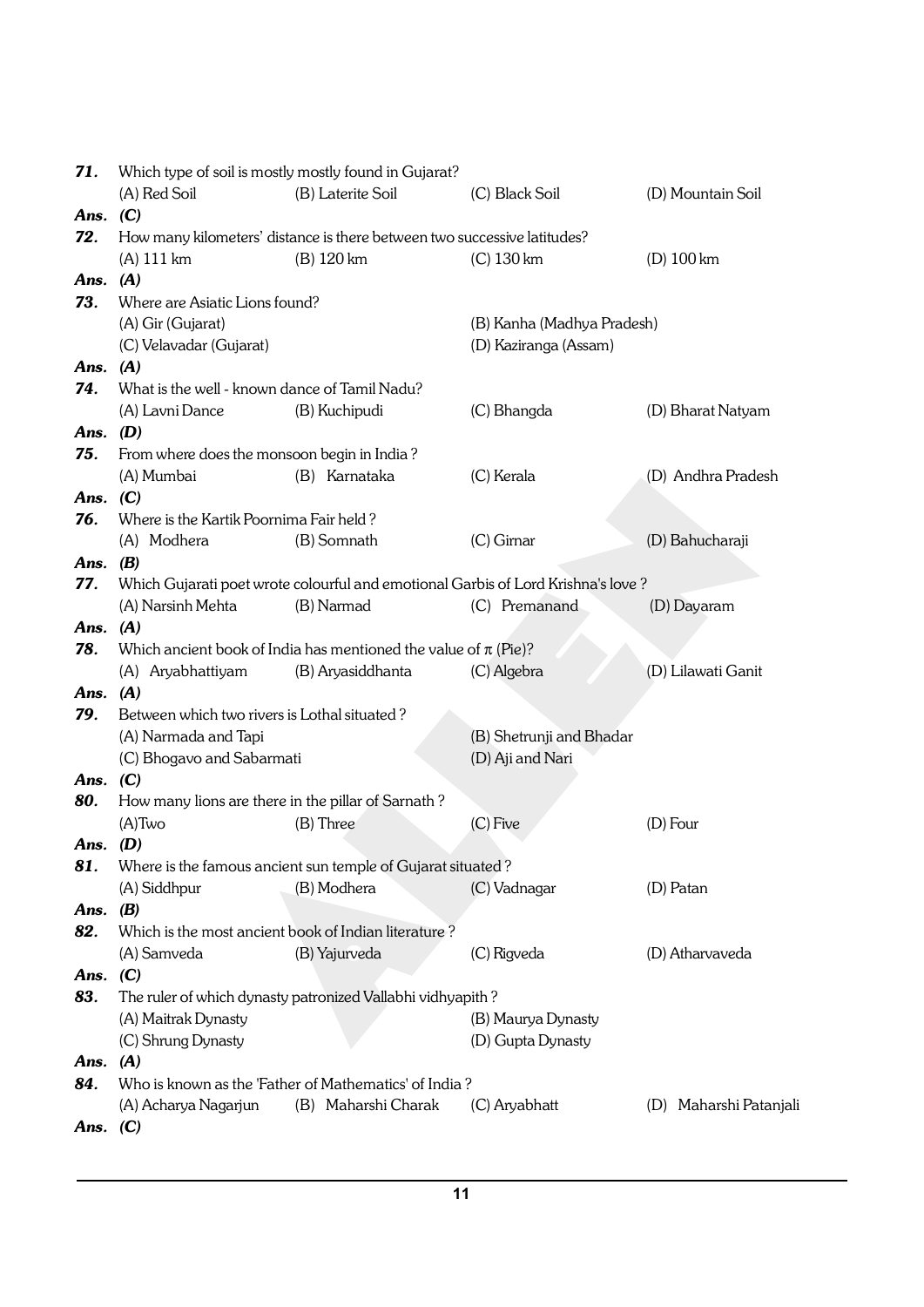| 85.        | Which sculpture of Elephanta is considered as one of the best sculptures which sculpture of Elephanta is considered |                                                                                                     |                               |                         |  |
|------------|---------------------------------------------------------------------------------------------------------------------|-----------------------------------------------------------------------------------------------------|-------------------------------|-------------------------|--|
|            | as one of the best sculptures in the world?                                                                         |                                                                                                     |                               |                         |  |
|            | (A) Smiling Lord Vishnu                                                                                             |                                                                                                     |                               |                         |  |
|            | (B) Trimurti (Brahma, Vishnu and Mahesh)                                                                            |                                                                                                     |                               |                         |  |
|            | (C) Goddess Durga slaying Mahisasura                                                                                |                                                                                                     |                               |                         |  |
|            | (D) Kailash Temple                                                                                                  |                                                                                                     |                               |                         |  |
| Ans.       | (B)                                                                                                                 |                                                                                                     |                               |                         |  |
| 86.        | Who built the step - well of Patan?                                                                                 |                                                                                                     |                               |                         |  |
|            | (A) Queen Udaymati                                                                                                  |                                                                                                     | (B) Mayanalladevi             |                         |  |
|            | (C) Siddhraj Jaysingh                                                                                               |                                                                                                     | (D) Bhimdev-I                 |                         |  |
| Ans.       | (A)                                                                                                                 |                                                                                                     |                               |                         |  |
| 87.        |                                                                                                                     | Which department is responsible to look after the preservation ot national monuments?               |                               |                         |  |
|            | (A) Revenue Department                                                                                              |                                                                                                     | (B) Police Department         |                         |  |
|            | (C) Public Works Department (PWD)                                                                                   |                                                                                                     | (D) Department of Archaeology |                         |  |
| Ans. $(D)$ |                                                                                                                     |                                                                                                     |                               |                         |  |
| 88.        |                                                                                                                     | About how much area is covered by black soil out of total area of India?                            |                               |                         |  |
|            | (A) 43%                                                                                                             | (B) 29%                                                                                             | (C) 15%                       | (D) 35%                 |  |
| Ans.       | (C)                                                                                                                 |                                                                                                     |                               |                         |  |
| 89.        |                                                                                                                     | Which wild animal has totally extincted from Gujarat?                                               |                               |                         |  |
|            | (A) Tiger                                                                                                           | (B) Bear                                                                                            | $(C)$ Deer                    | (D) Panther             |  |
| Ans.       | (A)                                                                                                                 |                                                                                                     |                               |                         |  |
| 90.        |                                                                                                                     | In which area of Gujarat is dry farming carried out?                                                |                               |                         |  |
|            | (A) North Gujarat                                                                                                   | (B) South Gujarat                                                                                   | (C) Kutch                     | (D) Bhal Region         |  |
| Ans.       | (D)                                                                                                                 |                                                                                                     |                               |                         |  |
| 91.        |                                                                                                                     | What is the name of the crop grown during summer?                                                   |                               |                         |  |
|            | (A) Rabi Crops                                                                                                      | (B) Zaid Crops                                                                                      | (C) Kharif Crops              | (D) Horticultural Crops |  |
| Ans.       | (B)                                                                                                                 |                                                                                                     |                               |                         |  |
| 92.        |                                                                                                                     | Which of the following oil seeds has the highest content of oil?                                    |                               |                         |  |
|            | (A) Soyabean                                                                                                        | (B) Groundnut                                                                                       | (C) Sesam/Til                 | (D) Castor              |  |
| Ans.       | (C)                                                                                                                 |                                                                                                     |                               |                         |  |
| 93.        |                                                                                                                     | From which state of India is the maximum iron obtained?                                             |                               |                         |  |
|            | (A) Karnataka                                                                                                       | (B) Orissa                                                                                          | (C) Jharkhand                 | (D) Chhattisgarh        |  |
| Ans. $(A)$ |                                                                                                                     |                                                                                                     |                               |                         |  |
| 94.        |                                                                                                                     | What is the average rate of population growth in India?                                             |                               |                         |  |
|            | (A) 2.1 %                                                                                                           | (B) 2.3 %                                                                                           | $(C)$ 2.4 $%$                 | (D) $1.9\%$             |  |
| Ans. $(D)$ |                                                                                                                     |                                                                                                     |                               |                         |  |
| 95.        |                                                                                                                     | The price of which products are fixed by the government?                                            |                               |                         |  |
|            | (A) Cotton                                                                                                          | (B) Petroleum Product                                                                               | (C) Edible oil                | $(D)$ Tea               |  |
| Ans.       | (B)                                                                                                                 |                                                                                                     |                               |                         |  |
| 96.        |                                                                                                                     | Who propounded the concept of Human Development Index?                                              |                               |                         |  |
|            | (A) Amartya Sen                                                                                                     | (B) Boyd Orr                                                                                        | (C) Arun Jaitley              | (D) Dr.Hansaben Mehta   |  |
| Ans. $(A)$ |                                                                                                                     |                                                                                                     |                               |                         |  |
| 97.        |                                                                                                                     | How many percentages reservation provision has Gujarat government made for women in government job? |                               |                         |  |
|            | $(A) 30\%$                                                                                                          | (B) 35%                                                                                             | $(C)$ 38 %                    | $(D) 33\%$              |  |
| Ans. $(D)$ |                                                                                                                     |                                                                                                     |                               |                         |  |
|            |                                                                                                                     |                                                                                                     |                               |                         |  |